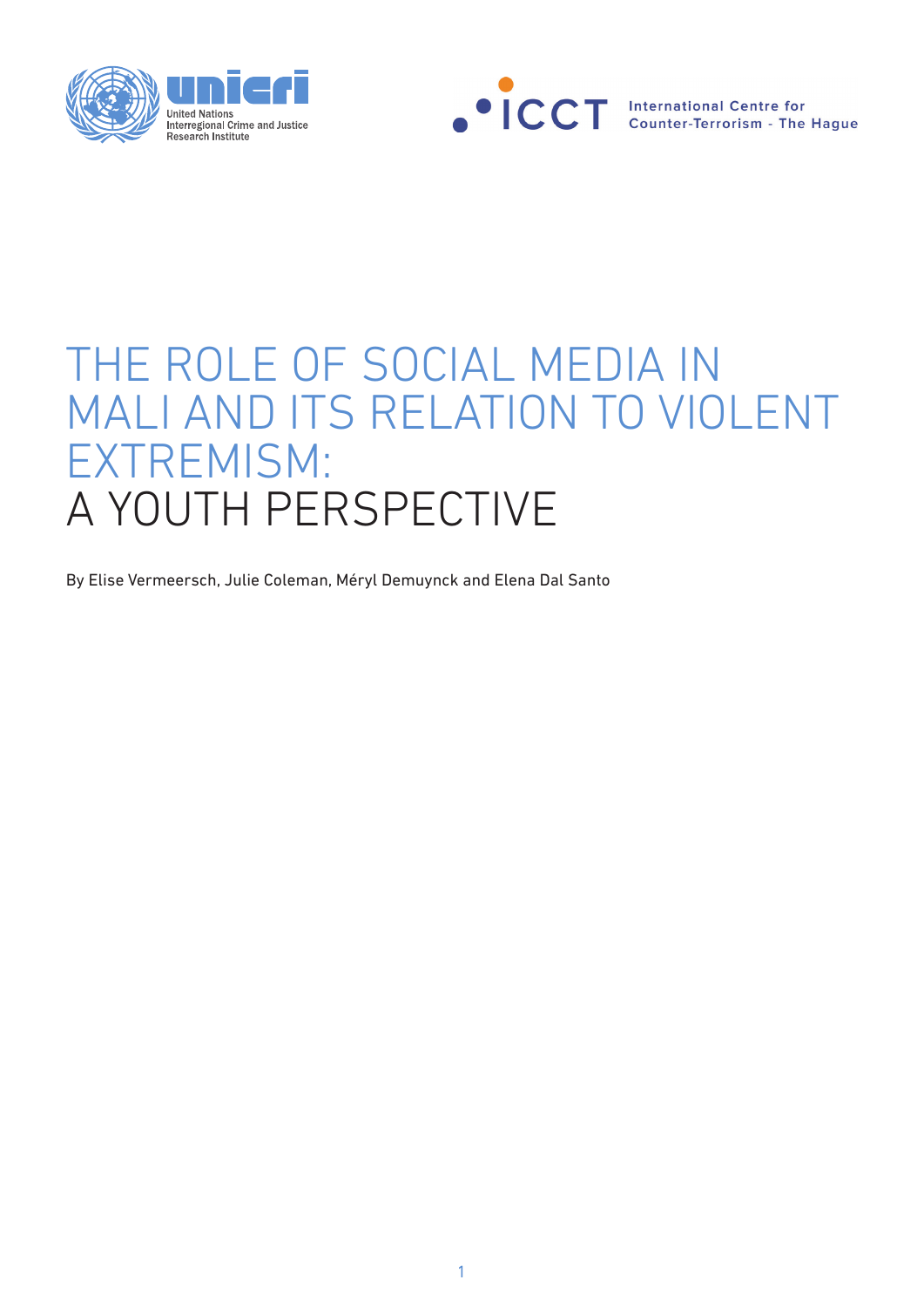## INTRODUCTION

While the influence of social media on the spread of violent extremist narratives and online radicalisation processes has recently become a focal point of research in the Preventing/Countering Violent Extremism (P/CVE) field, most of the studies thus far have focused on Western countries and have often been aimed at analysing phenomena such as homegrown and lone wolf terrorism,<sup>1</sup> as well as online radicalisation of foreign terrorist fighters. $^2$  Far less evidence-based research has explored the influence of social media on terrorism in Africa $^3$ and even less regarding Mali in particular.

To address this gap, the International Centre for Counter-Terrorism (ICCT) and the United Nations Interregional Crime and Justice Research Institute (UNICRI) have drawn upon survey data from youth participants in their joint project "Mali (Dis-) Engagement and Re-Integration related to Terrorism" (MERIT). One objective of the project is to enhance youth empowerment and engagement in Mali in order to prevent the spread of violent extremism amongst young people. As part of the monitoring and evaluation of MERIT, the youth participants were asked about their opinions on social media in general, as well as about their personal use of social media and their perceptions of the use of social media by violent extremists, in particular. Their responses inform this paper's analysis of the implications of social media use vis-à-vis violent extremism in Mali.

Although traditional forms of media remain highly relevant across Africa, mostly notably television and radio channels (particularly given their accessibility to illiterate populations), online forms of media, including social media, are gaining in significance.<sup>4</sup> There has been an impressive rise in the use of mobile phones in the last two decades across the African continent: 10 million people had a subscription in 2000 compared to 647 million in 2011.<sup>5</sup> This number has undoubtedly increased in the subsequent years. In Mali, there are more than 97.1 mobile phone subscriptions per 100 inhabitants,<sup>6</sup> with 91% mobile penetration rate.<sup>7</sup> As of January 2019, there were 12.48 million unique internet users in Mali, equivalent to 64% of the population.<sup>8</sup> Mali has a reported 1.6 million social media users, virtually all of whom (1.5 million) access social media via their mobile phones.<sup>9</sup> Notably, however, this number does not include users of social messaging apps, including WhatsApp, which is the most popularly used messaging app in Mali, as in most West African countries.<sup>10</sup>

The affordability of mobile services has given rise to a vast number of changes, including economic development and increased political engagement.<sup>11</sup> However, it also facilitates the easy and widespread dissemination of extremist beliefs and recruitment propaganda by violent extremist groups. Social media (e.g. Facebook) and social messaging (e.g. WhatsApp) platforms provide a stage on which such groups can communicate with their audience across wide geographic ranges in a manner that can be easily and almost instantly shared with an even broader network of potential sympathisers or supporters. Extremist actors use these platforms to reinforce their ideological narratives, to connect to potential recruits, to publicise their actions (or to discredit their opponents), and to fundraise.<sup>12</sup>

<sup>1</sup> See. Joel Brynielsson, et al., "Harvesting and analysis of weak signals for detecting lone wolf terrorists," *Security Informatics,* vol. 2, no 1, 2013: 11. See also: Ahmad Shehabat, Teodor Mitew, and Yahia Alzoubi, "Encrypted jihad: Investigating the role of Telegram App in lone wolf attacks in the West," *Journal of Strategic Security*, vol. 10, no 3, 2017: 27-53.

<sup>2</sup> See. Klausen, Jytte, "Tweeting the Jihad: Social Media Networks of Western Foreign Fighters in Syria and Iraq," Studies in Conflict & Terrorism, 38(1), 2015: 1-22. See also: Von Behr, Ines, Anaïs Reding, Charlie Edwards, Luke Gribbon, "Radicalisation in the digital era. The use of the internet in 15 cases of terrorism and extremism," RAND Europe, 2018, https://www.rand.org/content/dam/rand/pubs/research\_reports/RR400/RR453/RAND\_RR453.pdf

<sup>3</sup> See Ogbondah C.W., Agbese P.O. "Terrorists and Social Media Messages: A Critical Analysis of Boko Haram's Messages and Messaging Techniques", in: Mutsvairo B. (eds) The Palgrave Handbook of Media and Communication Research in Africa, 2018, Palgrave Macmillan, Cham; see also Manuel R. Torres-Soriano (2016) "The Caliphate Is Not a Tweet Away: The Social Media Experience of Al Qaeda in the Islamic Maghreb", Studies in Conflict & Terrorism, 39:11, 968-981.

<sup>4</sup> *See, e.g.* Free Press Unlimited, "Étude quantitative et qualitative des médias au Mali et de leur impact sur le processus de paix," (2017), at https://www.freepressunlimited.org/sites/freepressunlimited.org/files/mali\_media\_survey\_2017.pdf

<sup>5</sup> Kate Cox, et al., "Social media in Africa: a double-edged sword for security and development," UNDP Research Report, November 4, 2018: 8.

<sup>6</sup> ITU Country Data, available at: https://www.itu.int/en/ITU-D/LDCs/Documents/2017/Country%20Profiles/Country%20Profile\_Mali.pdf 7 "Mali: WhatsApp, arme de (contre)propagande jihadiste au Sahel," Nouvel Obs, November 5, 2019,

https://o.nouvelobs.com/high-tech/20191105.AFP8033/mali-whatsapp-arme-de-contre-propagande-jihadiste-au-sahel.html#modal-msg 8 DataReportal, We are Social, "Digital 2019: Mali," 2019, https://datareportal.com/reports/digital-2019-mali

<sup>9</sup> DataReportal, We are Social, "Digital 2019: Mali," 2019, https://datareportal.com/reports/digital-2019-mali

<sup>10</sup> DataReportal, We are Social, "Digital 2019: Mali," 2019, https://datareportal.com/reports/digital-2019-mali

<sup>11</sup> Kate Cox, et al., "Social media in Africa: a double-edged sword for security and development," UNDP Research Report, November 4, 2018: 8.

<sup>12</sup> Kate Cox, et al., "Social media in Africa: a double-edged sword for security and development," UNDP Research Report, November 4, 2018: 9-10.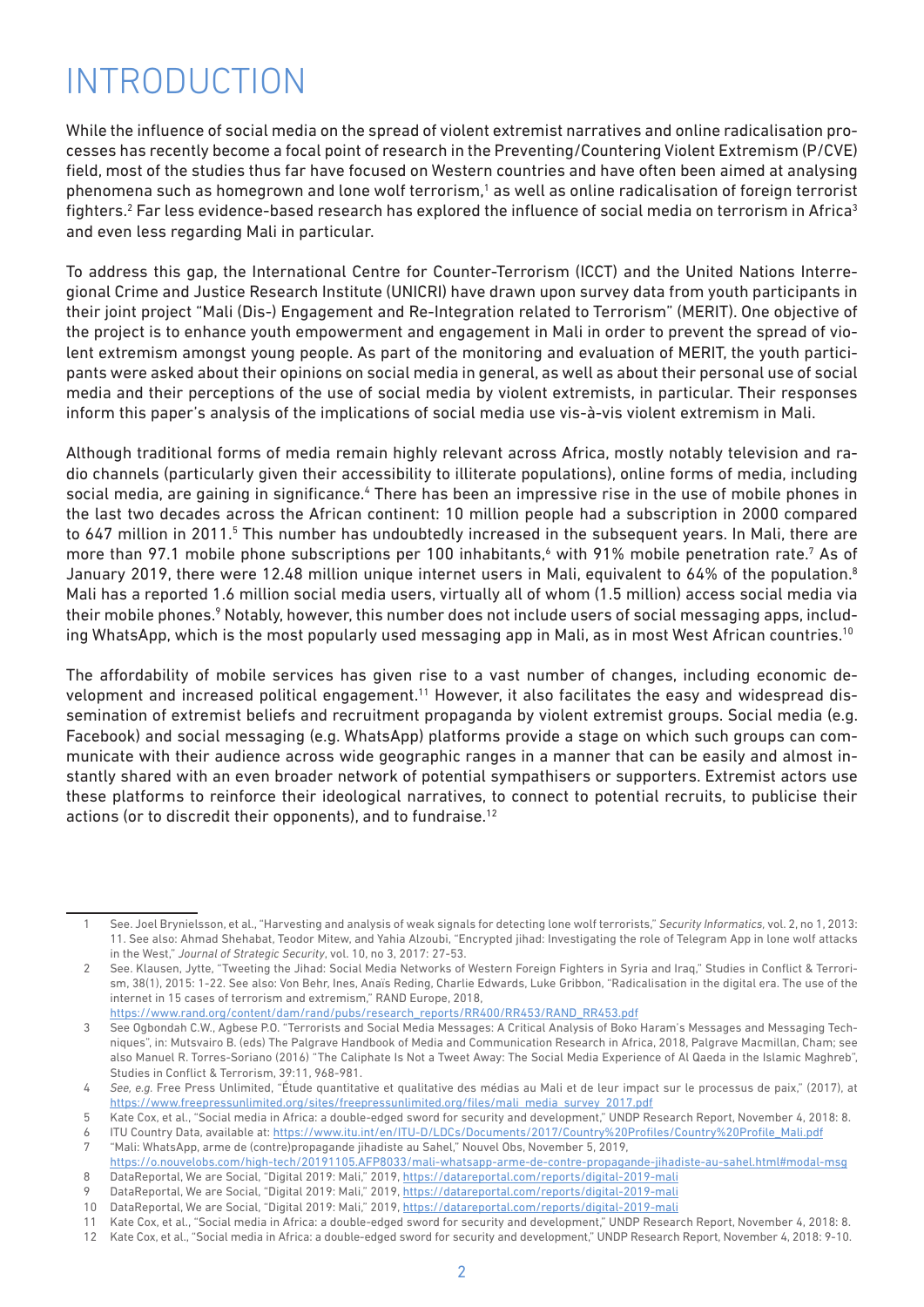Although the use of social media specifically by violent extremists in Mali remains under-studied, both observations and surveys conducted by ICCT and UNICRI confirm that radicalisation and recruitment by extremist groups is also taking place through social media and messaging platforms throughout the country. For instance, Katiba Macina's leader, Amadou Koufa, has become known for using channels such as WhatsApp, Facebook, and Telegram to call for members of the Peul (Fulani) community to rise up against the Malian Armed Forces (known as FAMa), the G5 Sahel countries, and France's Barkhane forces.13 Ansar Dine, now part of *Jama'at Nasr al-Islam wal Muslimin* (JNIM), has adopted social media and messaging technologies to advance their messages. Using Telegram, the group has pushed a narrative of framing itself as the 'good guys', by fighting off foreign oppression, including through releasing photographs such as ones of suicide bombers who carried out an attack on the Timbuktu Airport in 2018.<sup>14</sup>

Thus, despite a lack of dedicated studies regarding the specific situation in the country, it is clear that the internet, and social media and social messaging in particular, are playing an active role in the process of radicalisation and engagement in violent extremism, including "through the dissemination of information and propaganda, as well as [through] reinforcing the identification and engagement of a (self)-selected audience that is interested in radical and violent messages."<sup>15</sup> It is likely that in Mali, as in other regions, social media and social messaging platforms are not causes per se of violent extremism, but are rather facilitators of it.

Given the significance of the role of social media in garnering and maintaining support for violent extremist groups elsewhere, most notably by the Islamic State in Syria and Iraq (ISIS), the ability of groups in Mali to do the same should not be underestimated, particularly given the prevalent use of mobile phones, the internet, and increasingly, social media. This report thus aims to provide new insights on the role of social media and messaging in either increasing support for or preventing and countering violent extremism in Mali. The paper will discuss the methodology used for the data collection, the demographic information of the respondents, findings related to social media use by youth in Mali, youth attitudes towards the trustworthiness of information on social media, their perceptions of the use of social media by violent extremists, and the potential to use social media to counter violent extremism.

## Methodology

This report draws on existing data, as well as on primary data collected from youth leaders through surveys conducted by UNICRI and ICCT during a series of workshops organised within the framework of the MERIT project.16 In particular, a first questionnaire on their use of social media, as well as on their impressions of the use of social media by violent extremist groups was completed by 27 youth participants during an advanced media training workshop in August 2019; a second questionnaire was completed by 21 youth participants during a workshop on counter and alternative narratives<sup>17</sup> to violence in October 2019; and a third questionnaire was completed by 29 youth participants during an advanced workshop on counter narratives to violence in December 2019.

The surveys were completed before the youth received the respective trainings, in order to avoid bias generated by their participation. One questionnaire was completed after the training on advanced media literacy, in August 2019, to gauge information learned during the training. The questionnaires included three types of questions: open questions, closed questions, and ranking questions, for which respondents had to indicate the extent to which they agreed or disagreed with several statements using a Likert scale (1-Strongly Disagree; 2-Disagree; 3-Neutral; 4-Agree; 5- Strongly agree). To analyse the latter, an average score was calculated for each question.

<sup>13</sup> On 29 September 2018, Koufa released a video through the encrypted messaging app, Telegram. https://jihadology.net/2018/11/08/newvideo-message-from-jamaat-nu%E1%B9%A3rat-al-islam-wa-l-muslimin-go-forth-whether-light-or-heavy-2/ ; Africa Center for Strategic Studies (ACSS), "Confronting Central Mali's Extremist Threat," (2019), https://africacenter.org/spotlight/confronting-central-malis-extremist-threat/

<sup>14</sup> Michèle Bos and Jan Melissen, "Rebel Diplomacy and Digital Communication: Public Diplomacy in the Sahel," International Affairs 95:6 (2019), 1341.

<sup>15</sup> UNESCO, "Youth and Violent Extremism on Social Media: Mapping the Research," 2017: 43.

<sup>16</sup> The "Mali (Dis-) Engagement and (Re-) Integration related to Terrorism" (MERIT) project, implemented by ICCT and UNICRI, and funded by the Royal Danish Embassy in Bamako, seeks to improve rehabilitation and reintegration of Malian VEOs in and after prison, as well as to prevent violent extremism outside the prison context among youths, through promoting alternatives to violence. For further information see: https:// icct.nl/project/countering-violent-extremism-in-mali/ ; http://www.unicri.it/topics/counter\_terrorism/reintegration\_mali/

<sup>17</sup> Hereafter, the authors use "counter narrative" to cover what could be considered either a counter or alternative narrative.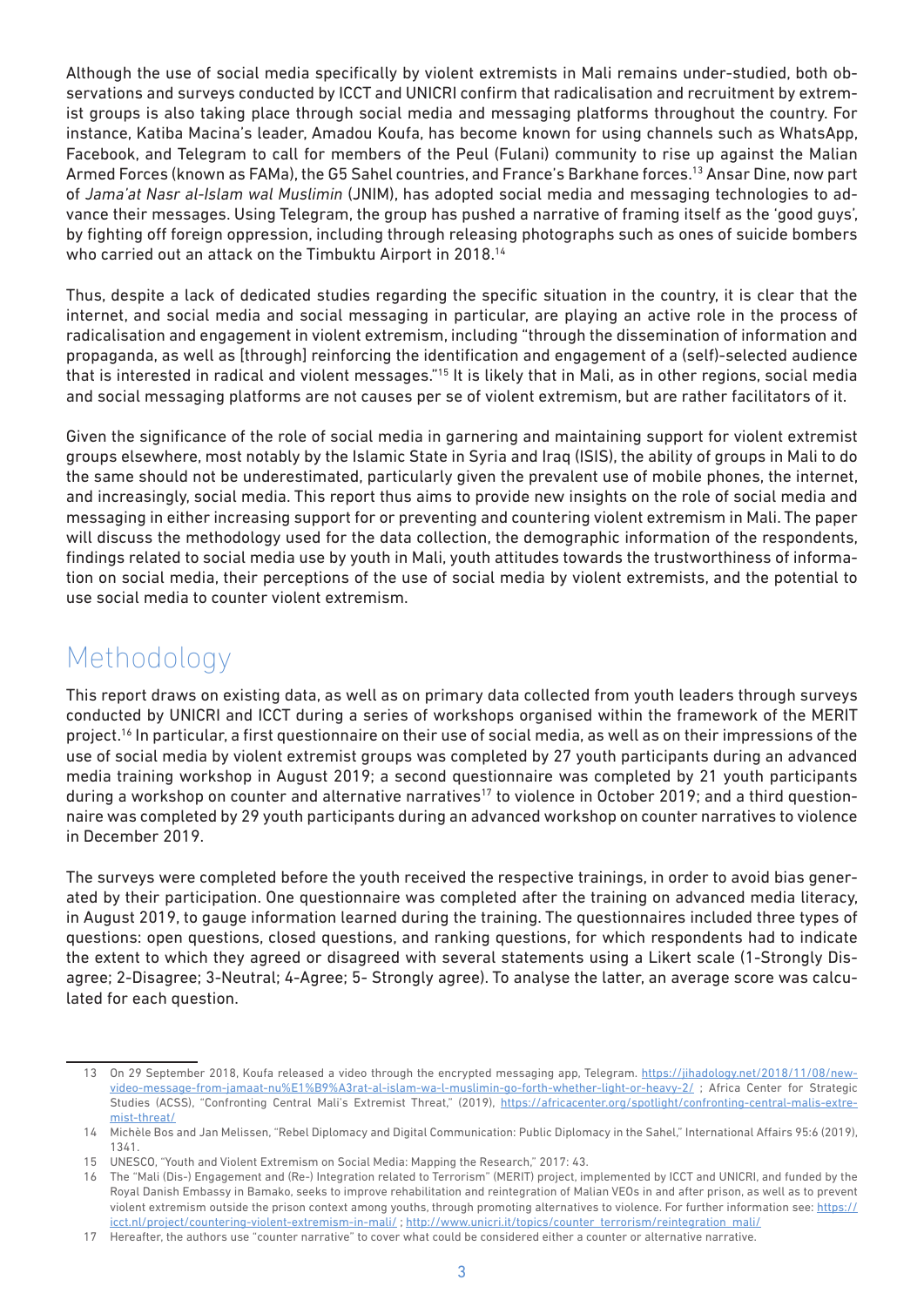## Socio-demographic data

The table below provides a socio-demographic overview of the youth who participated in the surveys, including gender, age, ethnic group, residence, level of education and occupation.

|                               |                                                                                                        | <b>Survey 1</b><br>(August 2019) |        | <b>Survey 2</b><br>(October 2019) |        | <b>Survey 3</b><br>(December 2019) |        | <b>Total</b>     |        |
|-------------------------------|--------------------------------------------------------------------------------------------------------|----------------------------------|--------|-----------------------------------|--------|------------------------------------|--------|------------------|--------|
|                               |                                                                                                        | (% )<br>n                        |        | (% )<br>n                         |        | (% )<br>n.                         |        | n (%)            |        |
| Gender<br>$(n=77)$            | <b>Male</b>                                                                                            | 21                               | (77.8) | 13                                | (61.9) | 13                                 | (44.8) | 47               | (61.0) |
|                               | <b>Female</b>                                                                                          | 6                                | (22.2) | 5 <sup>5</sup>                    | (23.8) | 6                                  | (20.7) | 17               | (22.1) |
|                               | <b>Not</b><br>specified                                                                                | $\mathbf{0}$                     | (0.0)  | 3                                 | (14.3) | 10                                 | (34.5) | 13               | (16.9) |
| Age<br>(years)<br>$(n=76)$    | $\leq 25$                                                                                              | $7\phantom{.}$                   | (25.9) | 6                                 | (30.0) | 10                                 | (34.5) | 23               | (30.3) |
|                               | $25 - 30$                                                                                              | 14                               | (51.9) | 9                                 | (45.0) | 12                                 | (41.4) | 35               | (46.1) |
|                               | >30                                                                                                    | 6                                | (22.2) | 5                                 | (25.0) | $\overline{7}$                     | (24.1) | 18               | (23.7) |
| <b>Ethnicity</b><br>$(n=74)$  | <b>Bambara</b>                                                                                         | 3                                | (12.0) | $\mathbf{1}$                      | (4.8)  | 3                                  | (10.7) | $7\overline{ }$  | (9.5)  |
|                               | <b>Bobo</b>                                                                                            | $\mathbf{1}$                     | (4.0)  | $\pmb{0}$                         | (0.0)  | 0                                  | (0.0)  | $\mathbf{1}$     | (1.4)  |
|                               | <b>Bozo</b>                                                                                            | $\overline{2}$                   | (8.0)  | $\mathbf{1}$                      | (4.8)  | $\mathbf{1}$                       | (3.6)  | $\overline{4}$   | (5.4)  |
|                               | <b>Dogon</b>                                                                                           | $\mathbf{1}$                     | (4.0)  | $\mathbf{1}$                      | (4.8)  | $\mathbf{1}$                       | (3.6)  | $\mathfrak{Z}$   | (4.1)  |
|                               | Kassongué                                                                                              | $\mathbf{1}$                     | (4.0)  | $\mathbf{1}$                      | (4.8)  | $\mathbf{1}$                       | (3.6)  | $\mathfrak{Z}$   | (4.1)  |
|                               | <b>Minianka</b>                                                                                        | $\mathbf{1}$                     | (4.0)  | $\mathbf{1}$                      | (4.8)  | $\overline{2}$                     | (7.1)  | 4                | (5.4)  |
|                               | <b>Mossi</b>                                                                                           | 2                                | (8.0)  | $2^{\circ}$                       | (9.5)  | $\overline{2}$                     | (7.1)  | 6                | (8.1)  |
|                               | Peul                                                                                                   | 4                                | (16.0) | 3                                 | (14.3) | $\mathbf{1}$                       | (3.6)  | 8                | (10.8) |
|                               | Sénoufo                                                                                                | $\mathbf{3}$                     | (12.0) | $\overline{2}$                    | (9.5)  | $\overline{2}$                     | (7.1)  | $7\overline{ }$  | (9.5)  |
|                               | Sonrhaï                                                                                                | 5                                | (20.0) | 5 <sup>5</sup>                    | (23.8) | 8                                  | (28.6) | 18               | (24.3) |
|                               | Soninké                                                                                                | $\mathbf{1}$                     | (4.0)  | $\pmb{0}$                         | (0.0)  | 3                                  | (10.7) | 4                | (5.4)  |
|                               | <b>Touareg</b>                                                                                         | $\mathbf{1}$                     | (4.0)  | $\mathbf{1}$                      | (4.8)  | $\mathbf{1}$                       | (3.6)  | 3                | (4.1)  |
|                               | <b>Others</b>                                                                                          | $\pmb{0}$                        | (0.0)  | 3                                 | (14.3) | 3                                  | (10.7) | $\boldsymbol{6}$ | (8.1)  |
| <b>Residence</b><br>$(n=75)$  | <b>Bamako</b>                                                                                          | 6                                | (24.0) | 5 <sup>5</sup>                    | (23.8) | 10                                 | (34.5) | 21               | (28.0) |
|                               | Gao                                                                                                    | $\mathbf{1}$                     | (4.0)  | $\mathbf{1}$                      | (4.8)  | $\mathbf{1}$                       | (3.4)  | $\mathfrak{Z}$   | (4.0)  |
|                               | <b>Kayes</b>                                                                                           | $\overline{c}$                   | (8.0)  | $\overline{2}$                    | (9.5)  | $\overline{2}$                     | (6.9)  | 6                | (8.0)  |
|                               | Mopti                                                                                                  | $\epsilon$                       | (24.0) | 6                                 | (28.6) | $7\phantom{.}$                     | (24.1) | 19               | (25.3) |
|                               | Segou                                                                                                  | 4                                | (16.0) | 2 <sup>1</sup>                    | (9.5)  | 4                                  | (13.8) | 10               | (13.3) |
|                               | <b>Sikasso</b>                                                                                         | 3                                | (12.0) | $\overline{2}$                    | (9.5)  | $\mathbf{1}$                       | (3.4)  | $\epsilon$       | (8.0)  |
|                               | <b>Tombouctou</b>                                                                                      | 3                                | (12.0) | $\mathbf{3}$                      | (14.3) | 4                                  | (13.8) | 10               | (13.3) |
| <b>Education</b><br>$(n=77)$  | <b>High school</b>                                                                                     | $\overline{7}$                   | (25.9) | 5 <sub>5</sub>                    | (23.8) | 8                                  | (27.6) | 20               | (26.0) |
|                               | Undergraduate                                                                                          | 8                                | (29.6) | 8                                 | (38.1) | 12                                 | (41.4) | 28               | (36.4) |
|                               | Postgraduate                                                                                           | 12                               | (44.4) | 8                                 | (38.1) | 9                                  | (31.0) | 29               | (37.7) |
| <b>Occupation</b><br>$(n=77)$ | <b>Student</b>                                                                                         | 4                                | (14.8) | $\overline{2}$                    | (9.5)  | 3                                  | (10.3) | 9                | (11.7) |
|                               | Intern                                                                                                 | $\mathbf{1}$                     | (3.7)  | $\pmb{0}$                         | (0.0)  | $\mathbf{1}$                       | (3.4)  | $2^{\circ}$      | (2.6)  |
|                               | <b>Employed</b>                                                                                        | 18                               | (66.7) | 18                                | (85.7) | 21                                 | (72.4) | 57               | (74.0) |
|                               | <b>Unemployed</b>                                                                                      | 4                                | (14.8) | $\mathbf{1}$                      | (4.8)  | 4                                  | (13.8) | 9                | (11.7) |
|                               | * Survey 1, conducted in August 2019, comprises both a pre-training and a post-training questionnaire. |                                  |        |                                   |        |                                    |        |                  |        |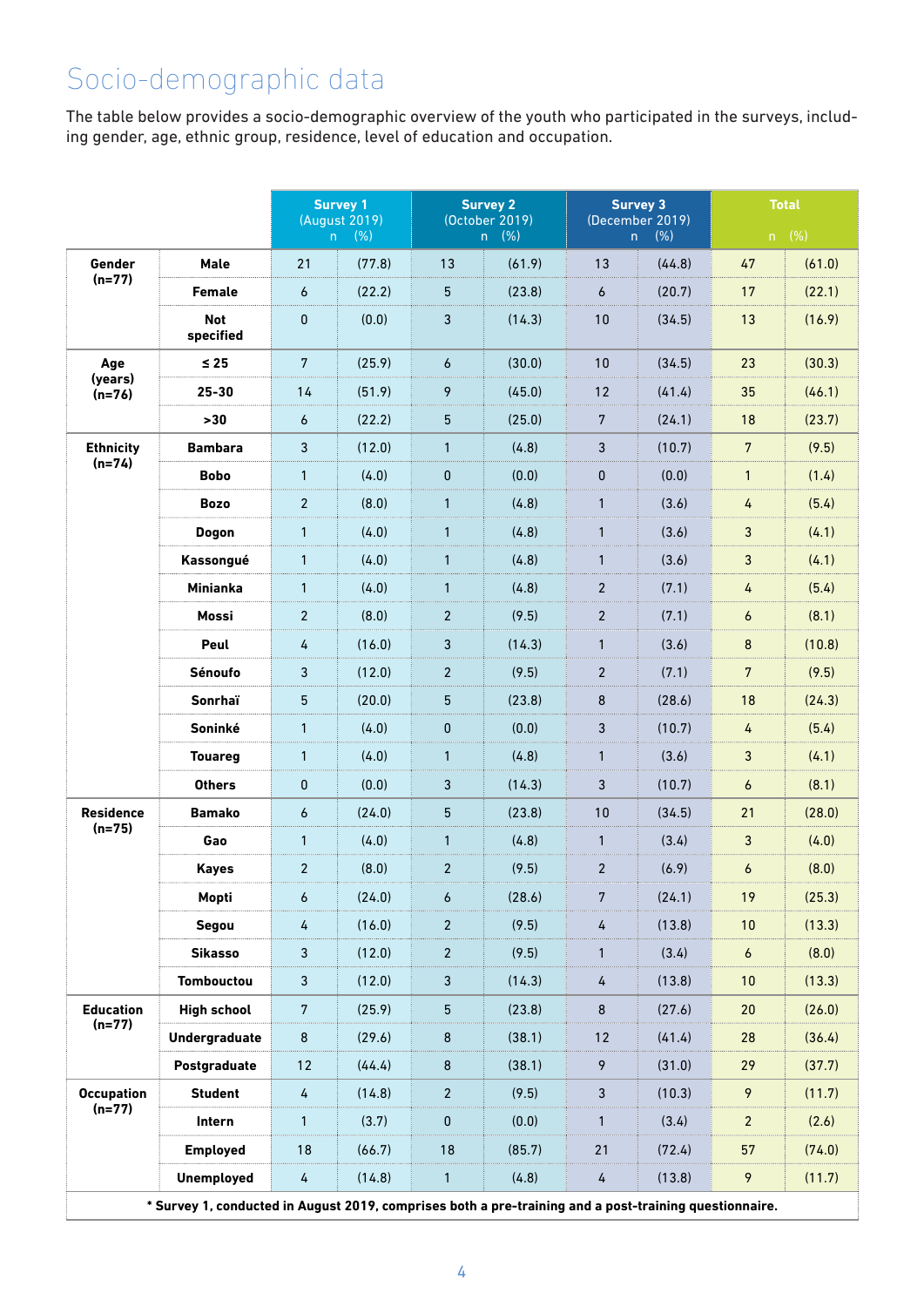The youth engaged with the MERIT project, and thus those who took part in the surveys, were selected on the basis of their engagement with several NGOs in Mali as youth leaders.<sup>18</sup> Although these youth are from geographically diverse regions, diverse ethnic groups, and significant efforts were made to include women in the sample, their demographic profile clearly indicates that they are not necessarily representative of the average Malian young person in several regards that may have implications for this report. This includes the fact that they possess a higher level of education, are generally of higher socio-economic status, and may possess other qualities that make them more resilient than average to radicalisation towards violent extremism. However, their survey responses may also shed some much-needed light on perceptions of violent extremist groups and their use of social media in Mali that have widespread implications for all Malian youth.19

# YOUTH AND SOCIAL MEDIA: A COMPLEX RELATIONSHIP

With the rise of mobile phone use and widespread internet coverage, especially mobile internet, youth in Mali are active users of social media platforms. Almost all the youth respondents surveyed as part of the MERIT project use social media on a daily basis, favouring it over traditional forms of media, seemingly regardless of whether they view social media as trustworthy or not. Expanding to their wider peer group, the young people surveyed acknowledged the use of social media by extremist groups in the country and expressed concern that Malian youth as a whole lack sufficient tools and competences to counter the propaganda being espoused by extremist actors. This section lays out the use of (social) media by youth, as well as their perceptions of its trustworthiness and its use by violent extremists. The subsequent section addresses the vulnerabilities to propaganda observed amongst youth, and suggests steps that can be taken in order to prevent radicalisation.

### Types of media used by youth and topics of interest

### **GRAPH 1 WHAT TYPES OF MEDIA DO YOU USE?**



<sup>18</sup> Conseil National de la Jeunesse (CNDJ), International Alert, SNV-Oxfam-ICCO, and Think Peace Sahel.

<sup>19</sup> Throughout this report, we have aimed to clarify when the survey results are likely to be appropriately extrapolated to the broader youth category in Mali, and when this is likely to be inappropriate/unrepresentative.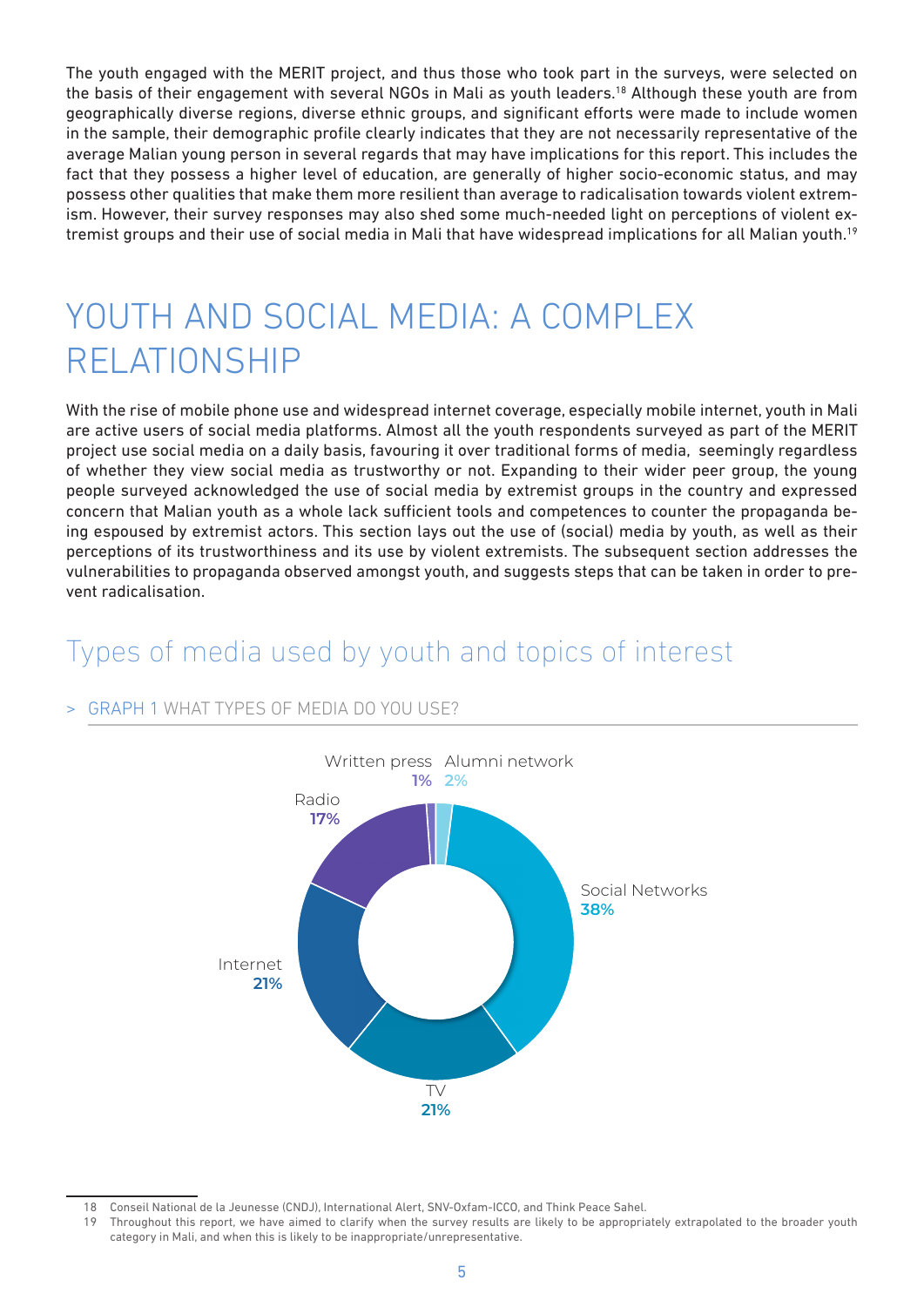According to the responses collected (27), Malian youth use several different types of both traditional and modern media. Among the social networks, Facebook (11) and WhatsApp (6) were identified specifically as the most used platforms, which is consistent with global usage, which has Facebook as the most widely used social media platform and WhatsApp as the most widely used social messaging platform.<sup>20</sup> It is possible that the youth surveyed have a stronger than average preference for new forms of media, such as the internet or social media, but it is clear that, overall, social networks play an important role in the daily life of young people in Mali as a means of communication and information.

Notably, amongst the respondents, there was no significant difference observed in the prevalence of access to the internet within the different geographical areas. Thus, individuals from conflict-prone areas in northern or central Mali appear to have equal accessibility to the internet as those from more stable regions, including southern Mali.

Almost all of the respondents use social networks every day – ranging from "a couple of times a day" to "all day" – although their usage might depend on the Internet connection. Only one youth mentioned using social networks five times per week. However, despite their significant and frequent use of social networks, the youth reported that they do not necessarily trust these networks. Only 41% of the respondents indicated that they trust social networks, whereas the remaining 59% either do not trust social networks at all or only partially.

### Youth's trust towards different sources of information



### > GRAPH 2 DO YOU TRUST THE SOCIAL NETWORKS?

For those who do find social networks trustworthy, the perception is that they contribute to building peace, provide a good setting for awareness-raising campaigns, are useful for the sharing and dissemination of information, official messages and news, and allow for the development of individual knowledge and competences. Few respondents (3) specified that they trust social media because they can verify the truthfulness of the information. For the 37% of respondents who do not trust social networks, reasons given for mistrust were related to uncertainty regarding the sources of information: news on social networks needs to be analysed first, social media is not trustworthy because anybody can produce or share information on these platforms, which jeopardizes the level of professionalism and favours the publication of sensationalised information and rumours. In addition, two respondents mentioned that social media is not secure and confi-

<sup>20</sup> DataReportal, We are Social, "Digital 2019: Mali," 2019, https://datareportal.com/reports/digital-2019-mali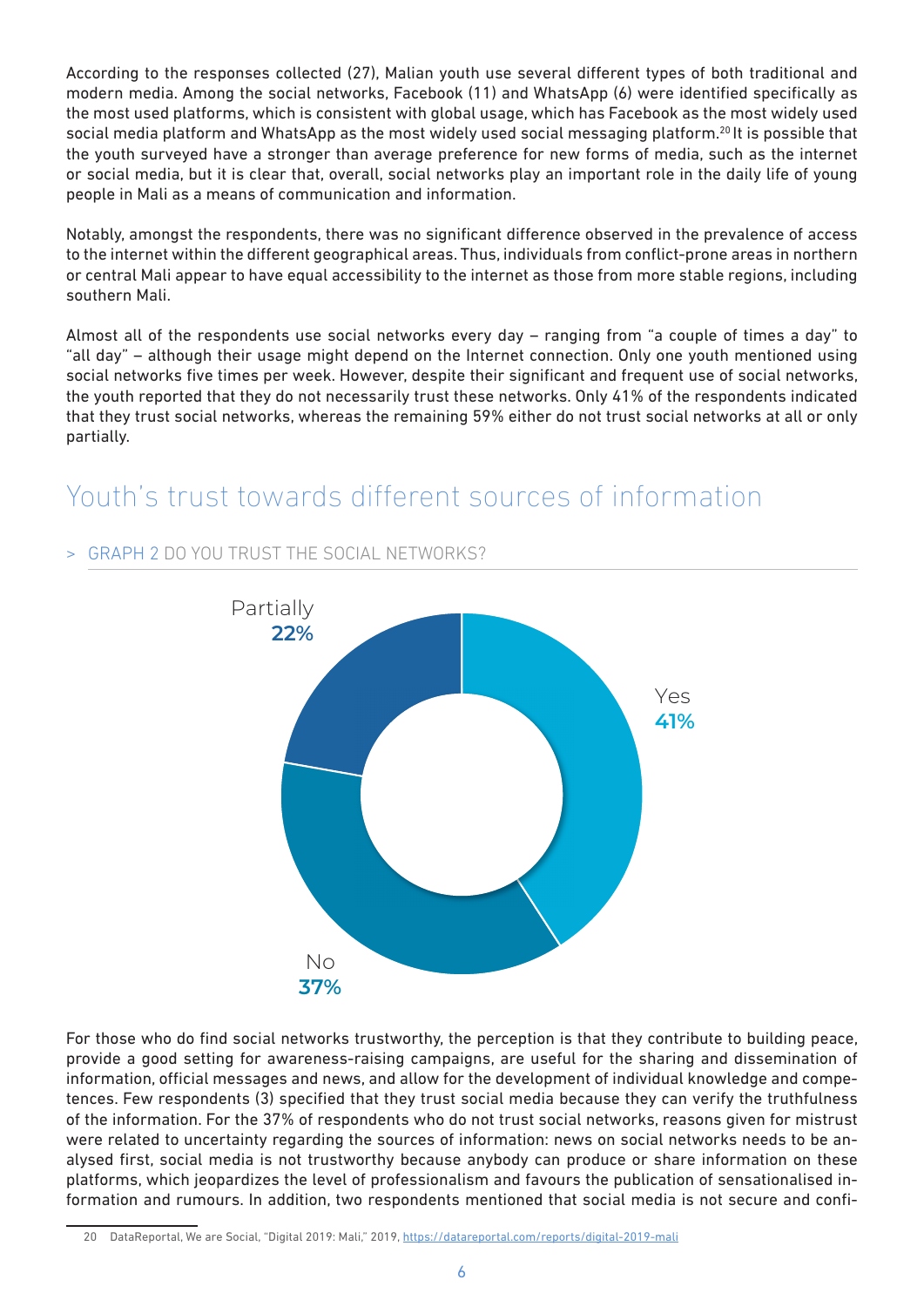dentiality is not always guaranteed. Finally, 22% declared limited trust towards social media, noting that the information present can be either true or false, and while one respondent mentioned that it is a safe way to inform and be informed, another respondent mentioned that it is also a way to radicalise.

Despite the ambiguous or negative feelings towards social media, almost all the participants indicated that they nonetheless use social media on at least a daily basis, if not more often. This can potentially be explained by the response of one individual who stressed that, despite mistrust toward these tools, people are obliged to work with social media to communicate with the world, with friends and with family. Moreover, the young people surveyed highlighted several aspects of social media that they perceive to be positive, including that it is widely accessible and allows for real time, rapid spread of information and news. These factors are also exemplary of what renders social media very efficient for the spread of (violent extremist) propaganda.

It is at least possible that the level of trust amongst the respondents (with only 41% trusting social networks) is lower than average for Malian youth, due to their higher than average level of education, which may result in them being more critical of news sources, as well as being more able to access news and information from a broader range of both domestic and international sources in different languages. Thus, the average Malian youth may be more trusting of information they access through social networks than these results show, which further underscores the need to better understand how violent extremist groups in Mali are utilising social networks to further their reach, and thus how social networks can be used to stop it. Moreover, regardless of the level of trust in the social networks, this does not seem to stop Malian youth from actually using these networks, meaning that they remain within the reach of extremist propaganda despite their awareness of the possibility that information disseminated through social networks may not be trustworthy.

When asked about the types of messages the youth usually share, post, or comment on, respondents referred to news (19), opinions (10), and videos and photos (1), covering a wide array of topics: violence towards women, social cohesion, attacks in the region, peace, safety, the environment, politics, economics, science, community development, and education.<sup>21</sup> From existing reports on the use of social networks by violent extremists in Mali, it is understood that these actors share information on similar topics, seeking to exacerbate frustration with the political class, safety, economic opportunities, and inter-ethnic attacks or tension, in order to increase support for their beliefs.<sup>22</sup>

When asked about their agreement with the statement "The source of a message is not important," the respondents tended to disagree (1.92) and also stressed the importance of knowing specifically why someone posts a message (4.12). They were confident to a certain extent in knowing how to identify correct information in online content (3.43), and they were quite confident in making a distinction between facts and opinions (3.92) but they did not have a strong opinion on the ease of distinguishing between fake news and truth (3.13). They mostly disagree that news and propaganda are the same (1.96). A majority of youth respondents agree that sharing a message means the person agrees with its content (3.84). They do however disagree that if a post has many likes, it is likely to be true (1.76). Finally, they report that if a friend shares a post, it does not mean they will share it as well (2.04).

<sup>21</sup> Not classified by order of importance

<sup>22</sup> *See, e.g.* Kate Cox, et al., "Social media in Africa: a double-edged sword for security and development," UNDP Research Report, November 4, 2018; *See also, e.g.* Michèle Bos and Jan Melissen, "Rebel Diplomacy and Digital Communication: Public Diplomacy in the Sahel," International Affairs 95:6 (2019).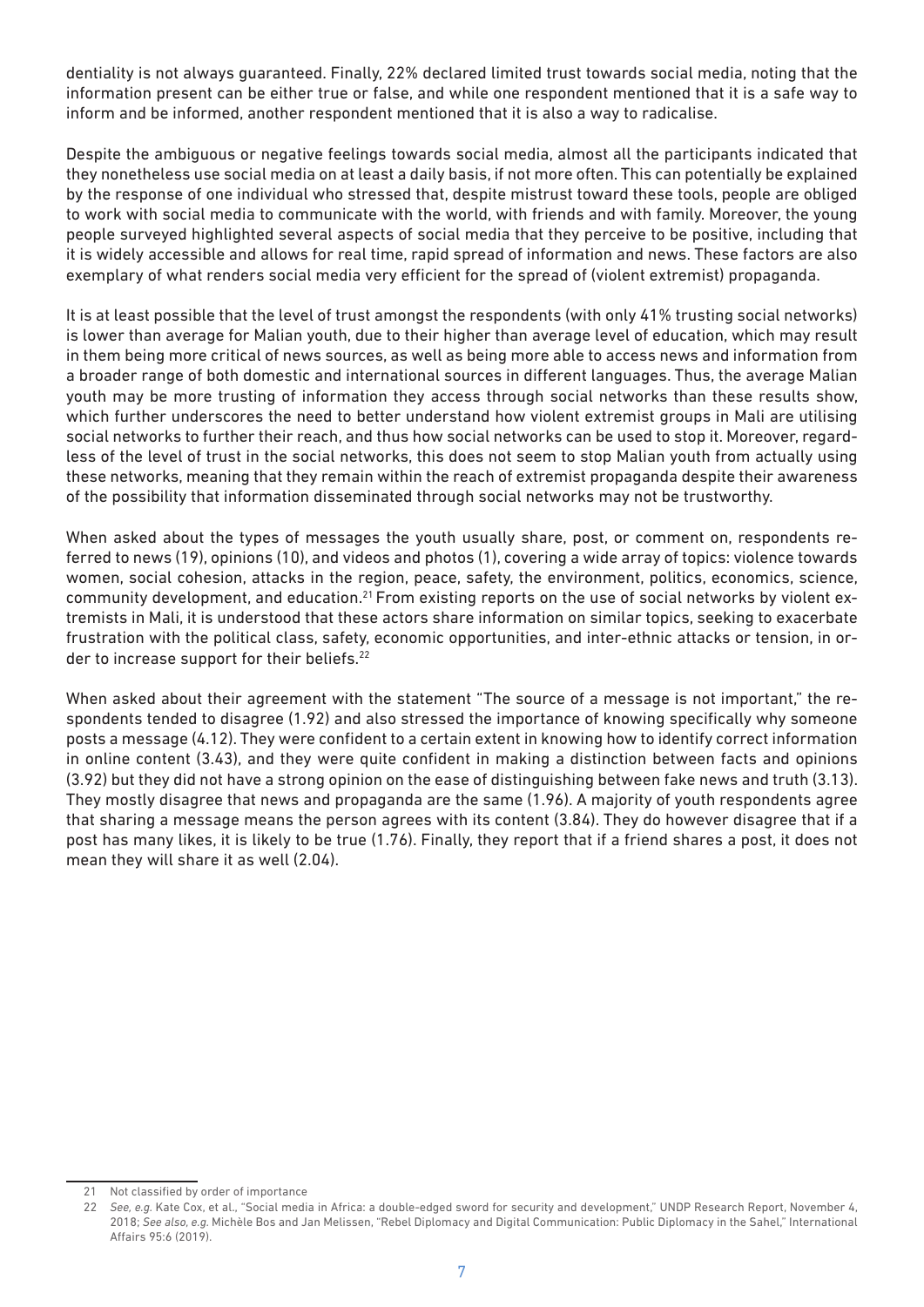

The level of trust that respondents place in the news is generally low and varies just slightly depending on the tools and platforms. Youth consider traditional media to be slightly more trustworthy than social media and are inclined to trust information received from newspapers (2.76) and family (2.64) slightly more compared to information received through social media (2.00) and friends (2.00). The fact that Malian youth seem to trust social media almost as much as traditional media underscores the need to ensure that they are equipped with vital media literacy skills (discussed in a later section) in order to better ensure that they do not fall under the appeal of violent extremism online and can also more effectively prevent the same for their peer group.

### > GRAPH 4 LEVEL OF TRUST DEPENDING OF THE SOURCE OF INFORMATION



Data collected seems to indicate a certain mistrust vis-à-vis the information, no matter the media nor the source. Despite the limited size and sociodemographic characteristics of the survey sample and although the youth surveyed may not be as vulnerable to radicalisation and violent extremism as an average Malian youth, their understanding of the threat of violent extremism is nevertheless illustrative, particularly given their role as youth leaders. Thus, what is perhaps far more revealing in terms of the responses given is the youth perceptions of the use of social networks by violent extremist groups in Mali.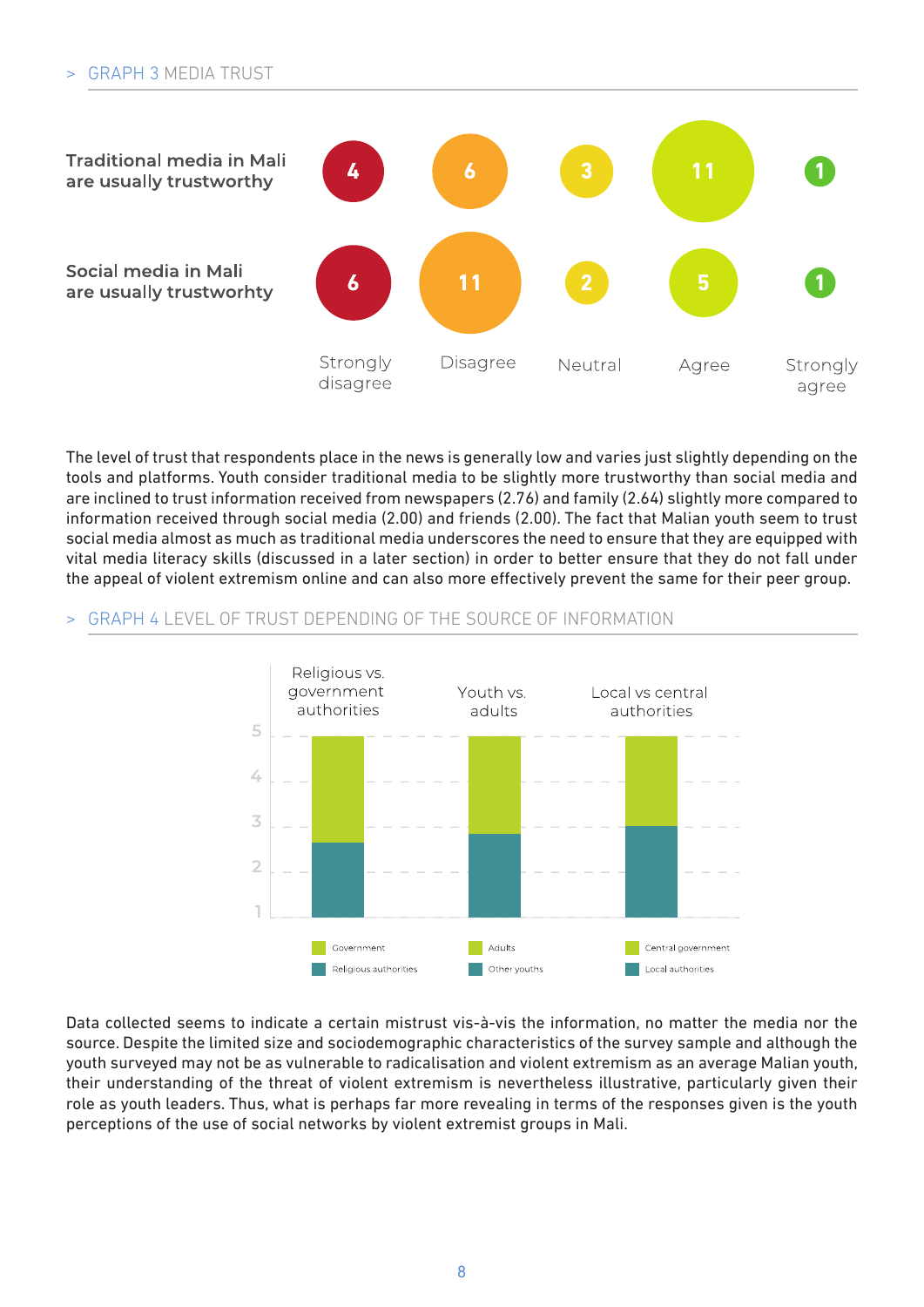## Youth's perceptions of violent extremist online propaganda

Notably, when asked if terrorist propaganda in Mali was effective in attracting Malian youth, only one respondent said no, while 19 responded affirmatively.

> GRAPH 5 IS THE PROPAGANDA USED BY TERRORIST GROUPS IN MALI EFFECTIVE IN ATTRACTING YOUTH<sub>2</sub>



A significant majority of the youth (85%) believe that terrorist groups in Mali are using social media. According to them, the main objectives for terrorist groups are to spread information and attract attention and support (65%). Some respondents also believe that terrorist groups used media to collect information on the state and population (17%), or to gain financial support (9%). Few respondents (9%) think that terrorist groups do not use social media.

*"Sermons that were once broadcast on the radio and distributed by audio cassette are now transmitted via WhatsApp."23*

### > GRAPH 6 WHAT ARE THE REASONS FOR TERRORIST GROUPS TO USE MEDIA?



23 The Arab Weekly, "WhatsApp is jihadists' recruitment tool", November 9, 2019, https://thearabweekly.com/whatsapp-jihadists-recruitment-tool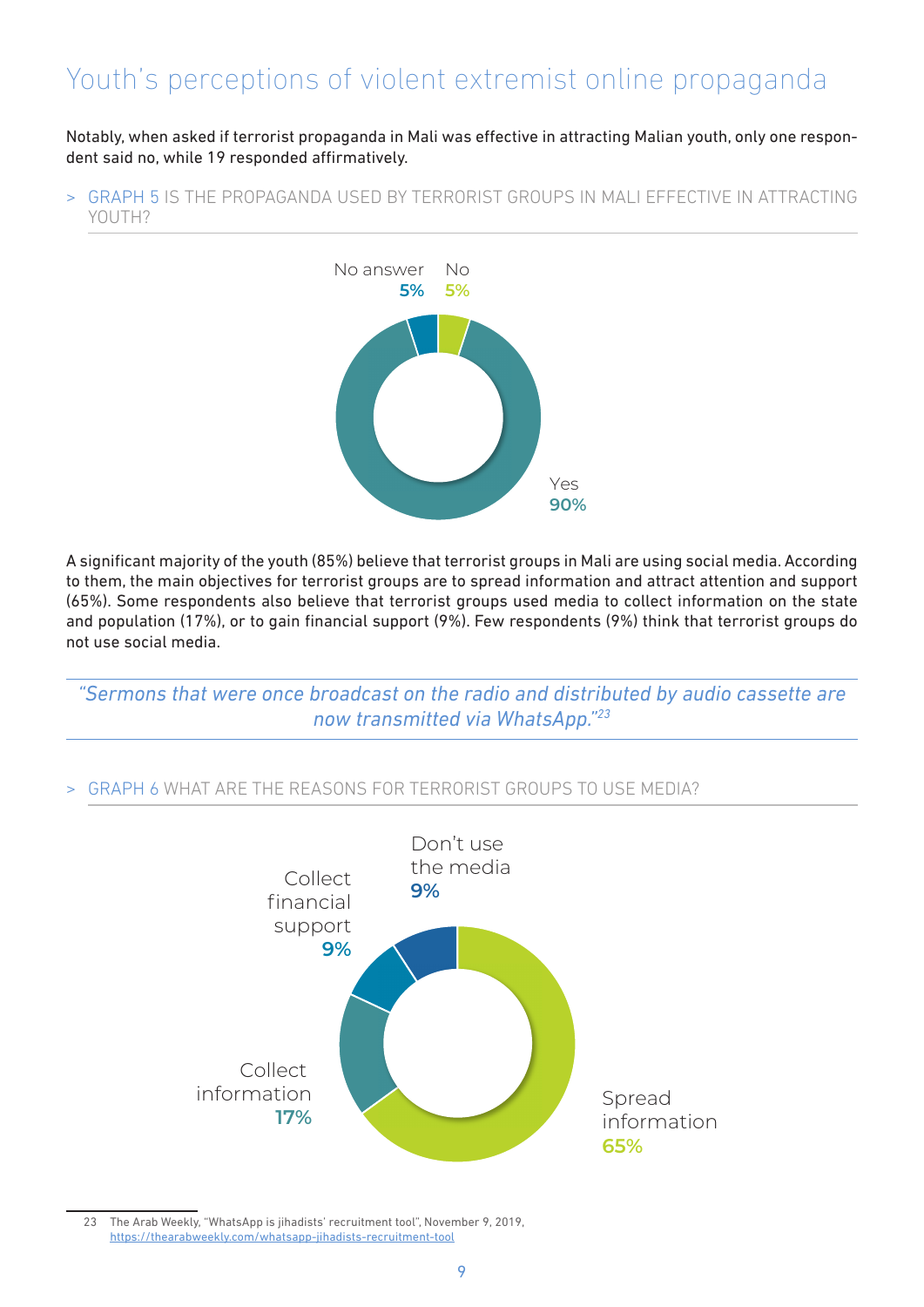According to the youth respondents, terrorist groups mainly use Facebook (33%), followed by WhatsApp (21%), Twitter (14%), YouTube (12%), the radio (10%) and Instagram (8%). Corresponding to respondents' recognition that terrorist groups are utilising social media in Mali to effectively recruit youth, a large majority of respondents (66%) consider Malian youth as not having enough competences and tools to counter terrorists´ propaganda.

#### > GRAPH 7 DO YOU THINK THAT MALIAN YOUTH POSSESS ENOUGH COMPETENCES AND TOOLS TO COUNTER TERRORIST PROPAGANDA?



This data highlights the need for continued efforts to enhance youth's media literacy and their critical thinking skills, as well as to address drivers of radicalisation in Mali, which can include factors such as frustrations with the state, lack of economic opportunities, or ideological motivators.

# USING SOCIAL MEDIA TO COUNTER OR PREVENT VIOLENT EXTREMISM

According to the data collected from the youth respondents, social media can play a crucial role in both fuelling and reducing violence. The youth surveyed agree that media can contribute to violence in Mali (4.28) and that many social media posts shared online contribute to inciting hatred (4.16). On the other hand, they have also recognised that social media can play a positive role in the de-escalation of debates (4.24).

### The Effectiveness and Risks of Counter Narratives

Counter narratives are one method that has been utilised by numerous actors in recent years, in an effort to reduce vulnerability to online radicalisation and engagement in violent extremism. This approach has received considerable criticism, especially with respect to initiatives set up by the American or various European governments.<sup>24</sup> While scepticism of the counter narrative approach remains, some recent research does suggest that the strategy could be effective in terms of preventing violent extremism, especially if the counter narratives are "authentic and reflect youth perceptions of self and others, especially in terms of injustice, felt experiences of discrimination, corruption and abuse by security forces."25 Counter narrative campaigns promoted by institutional actors may encounter resistance and mistrust and, in certain cases, might exacerbate resentment on behalf of the intended recipients. However, organic, comprehensive and multi-sectoral initiatives led by trustworthy actors may have an effective impact in terms of preventing and countering violent extremism.

<sup>24</sup> UNESCO, "Youth and Violent Extremism on Social Media: Mapping the Research," 2017: 36.

<sup>25</sup> UNESCO, "Youth and Violent Extremism on Social Media: Mapping the Research," 2017: 40.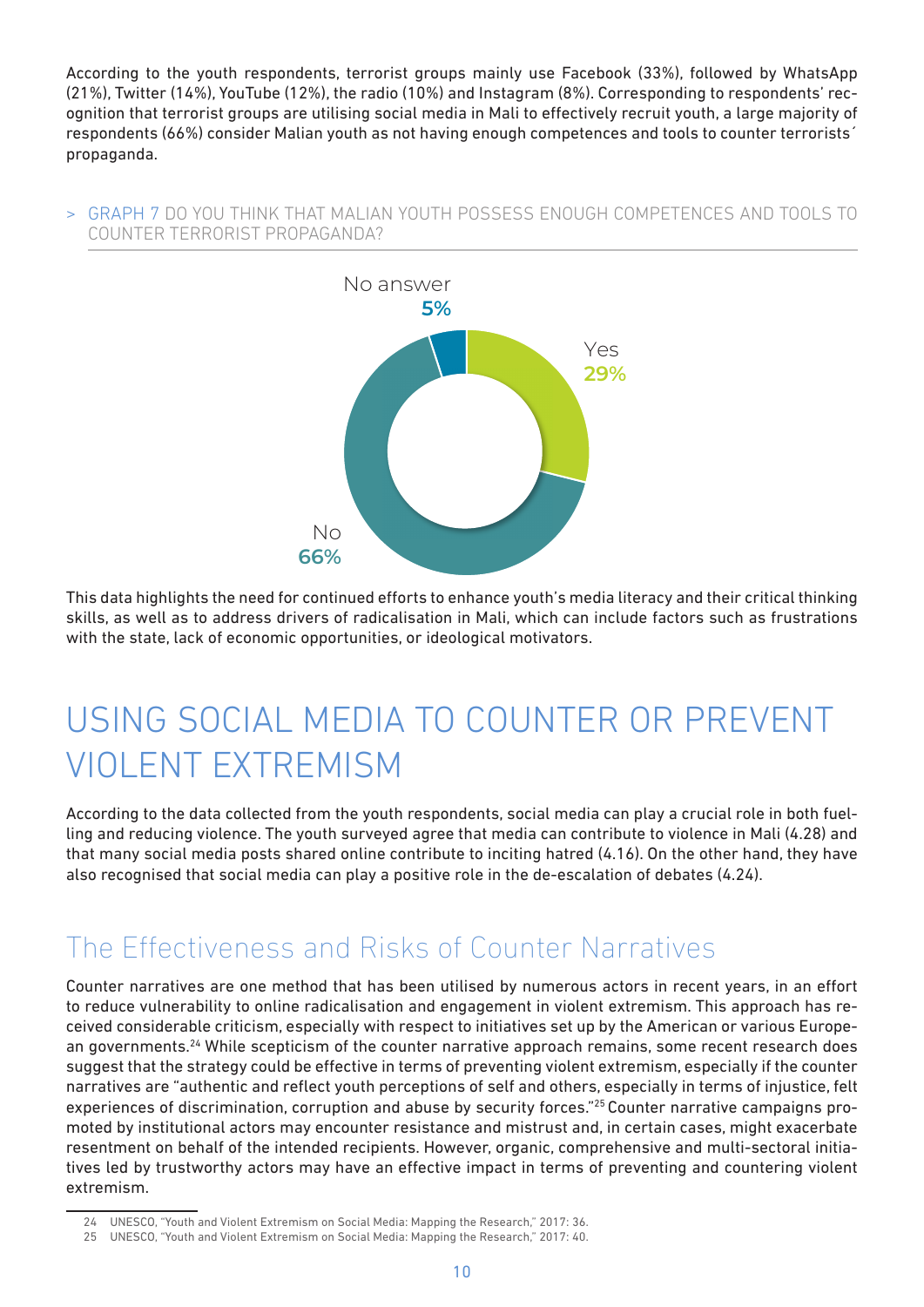In the context of the MERIT survey, all youth respondents (19) believe that their community needs counter narratives against armed groups´ narratives, with all but one considering that counter narratives are an efficient means to counter armed groups' narratives. The survey responses clearly demonstrate a desire from the demand-side for the utilisation of counter narratives, but there is also a clear lack of experience with creating and/or utilising such messaging. When asked whether they had ever replied to a message of a violent extremist group (on or offline), all except one of the youth respondents mentioned they had not. Thus, youth in Mali may benefit from support regarding counter narratives, including how to avoid efforts that would be counter-productive or could be easily undermined.

Youth engaging in communicating counter narratives may also be placing themselves at risk of response or retaliation from violent extremist groups. Most of the youth respondents recognised multiple risks associated with disseminating counter narratives to extremist propaganda. Those risks range from a lack of understanding and misinterpretation, psychological or physical violence, intimidation, insults and serious verbal abuse, stigmatisation (based on religion or ethnicity), or hatred from relatives and community members, amongst others. Some might also assume that the author is being paid by another actor to spread such messages, resulting in a lack of trust in both the message and the author. Most seriously, disseminators of counter narrative messages may become targets or enemies for extremist groups, with inherent associated risks (repression, aggression, being kidnapped or killed).

#### > GRAPH 8 ARE THERE RISKS ASSOCIATED WITH DISSEMINATING COUNTER NARRATIVES?



While risks are considered to be high, 70% of the youth respondents believe that they can be mitigated in several ways, including by: being prepared, seeking information before formulating a counter narrative, and properly targeting the recipient(s) of the message(s). They emphasized the need to be careful, discreet and patient, to focus on peace, tolerance and cohesion, and to have a clear message that does not generate confusion. They also underlined the importance of raising awareness and increasing the knowledge of the population, as well as training more young people on the formulation of counter discourses.

## The Utility of Media Literacy

Given the lack of empirical studies demonstrating the effectiveness of counter narratives, many efforts have been redirected towards media literacy, which is more widely regarded as "a long-term comprehensive preventive strategy for reducing the appeal of violent radicalization."26 The overall objective of this approach, initially developed to identify misinformation in advertising,<sup>27</sup> is to improve critical thinking and understanding of the media. This includes inter alia developing the ability to detect inaccurate reporting, to distinguish facts from opinions expressed in the media, to recognise propaganda and to resist all forms of indoctrination.

Media literacy initiatives, through the emphasis on critical thinking, political engagement and pluralism, are increasingly being recognised as effective in reducing the demand for violent extremist content on social media, which is a "dominant space of such exposure," especially for young people.<sup>28</sup> Media literacy cannot and

<sup>26</sup> UNESCO, "Youth and Violent Extremism on Social Media: Mapping the Research," 2017: 37.

<sup>27</sup> UNESCO, "Youth and Violent Extremism on Social Media: Mapping the Research," 2017: 37.

<sup>28</sup> UNESCO, "Youth and Violent Extremism on Social Media: Mapping the Research," 2017: 39.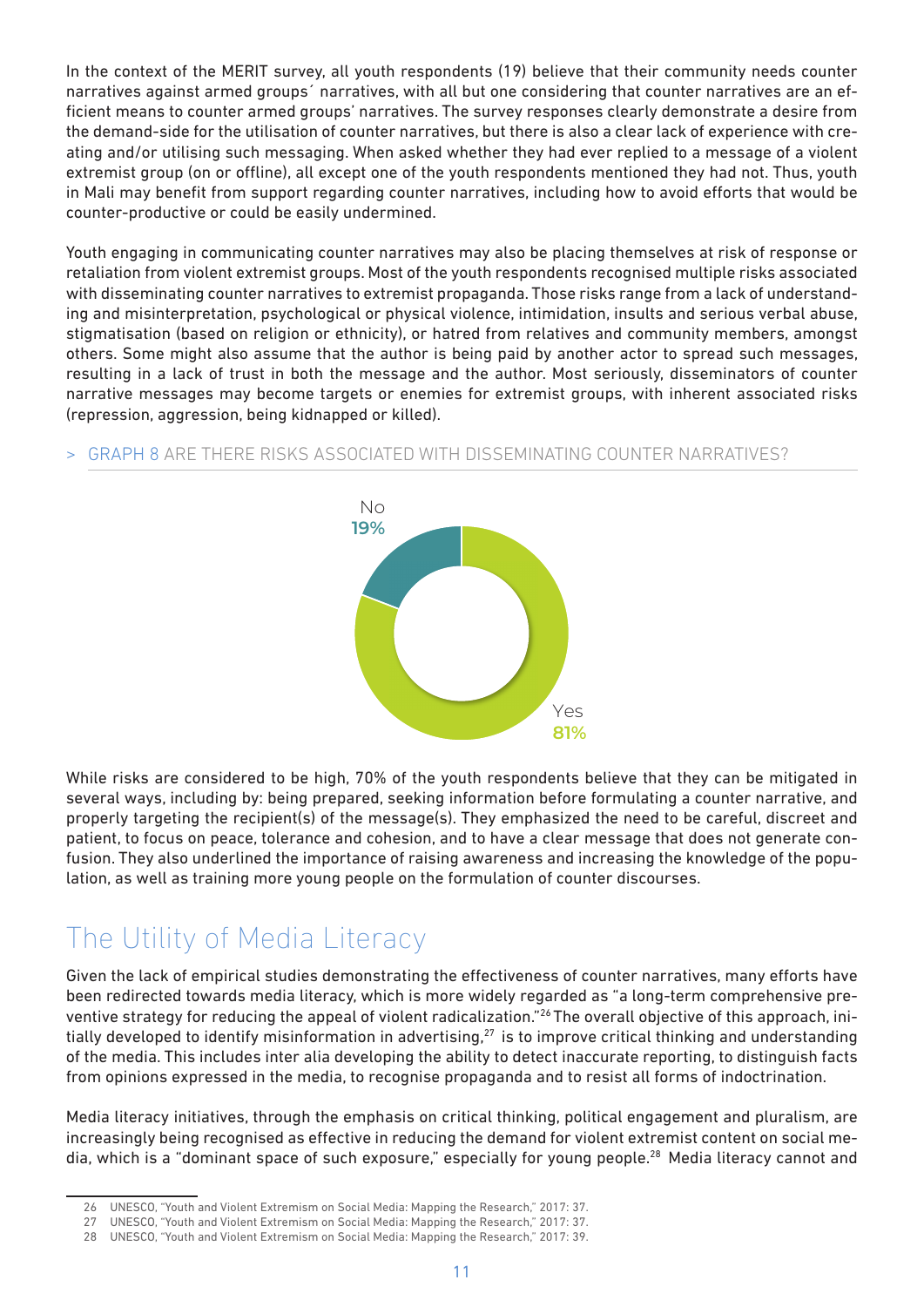does not seek to eliminate the propaganda being put forward on social media outlets by violent extremists, but it can empower young people to expose fake news, to promote fact checking, and to otherwise debunk the narratives put forward by extremists.

#### > GRAPH 9 HAVE YOUR ATTITUDES TOWARDS THE MEDIA, INCLUDING THE WAY YOU ENGAGE WITH OR IN THE MEDIA, CHANGED AS A RESULT OF THE MEDIA LITERACY TRAINING?



The vast majority (85%) of the youths surveyed, following a media literacy workshop conducted in August 2019, indicated that their attitudes towards the media had changed as a result of this training. As reflected in some of the participants' answers, one of the reasons behind this shift in attitudes might be related to an increased awareness regarding the role that the media can play in the dissemination of extremist discourse and ideas.

*"Yes, of course, I used to see the media as a second priority in solving the problem of violent extremism, but today I understood that they play a big role."*

*« Oui évidement, auparavant je voyais les médias comme étant au second plan dans la résolution du problème de l'extrémisme violent mais aujourd'hui j'ai compris qu'ils jouent un grand rôle. »29*

During the aforementioned media literacy training, participants were provided with key tools and skills to enhance their media literacy level, as well as to improve their ability to demonstrate critical thinking skills in relation to information relayed by both traditional and social media. Among the main lessons learned, many youth leaders (59%) indicated a greater understanding of the importance of and the ways to analyse and/ or verify information published in the media. Other key takeaways mentioned by several youth included an increased knowledge of traditional and social media, an improvement in their use of social media and, inter alia, their ability to react towards and report hate speech.

Data collected in the framework of the MERIT project suggests that, while the youth surveyed had indicated a relatively limited trust in the media, a fortiori in social media, these same youth may still lack the necessary theoretical knowledge and practical skills to efficiently identify and resist all forms of (online) propaganda, thereby further emphasizing the value of enhancing youth's media literacy skills.

<sup>29</sup> Quote from a youth participant's answer to an open question in the post-training survey conducted in August 2019.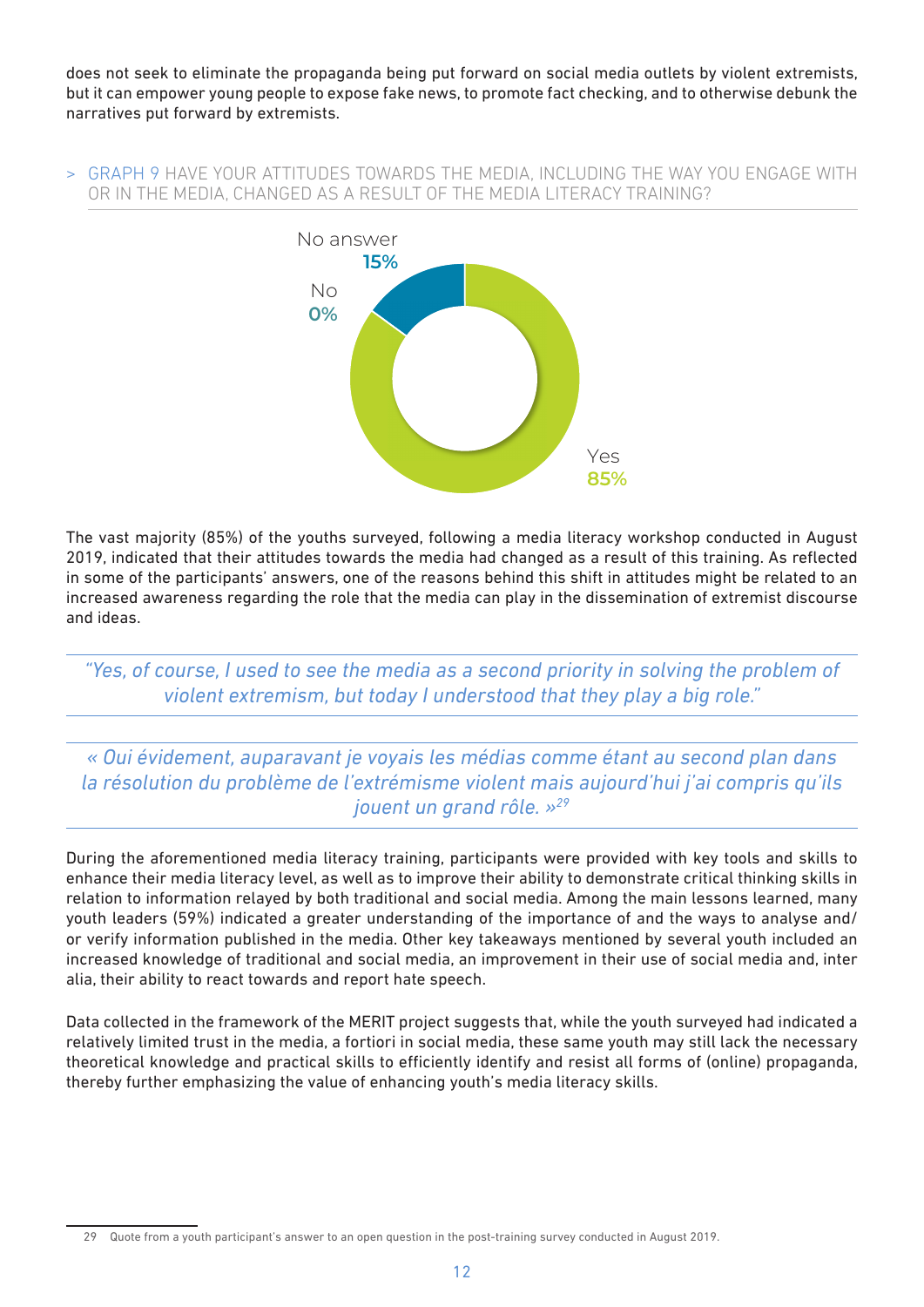

\*This question was initially framed as an open question, giving participants the possibility to mention several lessons learned, rather than being limited to naming only the top one. Categories which appear in this graphic were identified based on the various responses formulated and correspond to the most frequently mentioned ideas.

# CONCLUSIONS

Data, including information collected by the MERIT project, demonstrates that social media and social messaging are powerful tools in Mali, and have the potential to both positively and negatively impact society, particularly in relation to violent extremism.

Malian youth use social media and messaging as a means of communication and information sharing on various topics. According to the youth respondents, confirmed by external information sources, violent extremist groups use the same types of social media both to collect and spread information, as well as to attract attention and support (including financial resources). Social media channels enable violent extremist groups to quickly and cheaply spread their propaganda among young people, who may be a vulnerable target because of their age, socio-economic situation and other contingent vulnerabilities.

Because social media platforms are used by both the youth community and violent extremists, social media is a key means to either fuel or reduce violence in the country. It is therefore paramount for all users, from authorities to communities, to be aware of the risks and benefits that modern digital technologies can yield in preventing and countering violent extremism, and to be trained on the best ways to use these channels in a positive manner while preserving their security.

The data collected and analysed provide valuable insight for future initiatives in Mali aimed at preventing and countering violent extremism. Further attention should be paid to the key role that youth can play as the main user community and, at the same time, as a potential target of extremist and terrorist groups. In this regard, training efforts should strengthen youth's media literacy, by focusing on the risks implied in the use of media